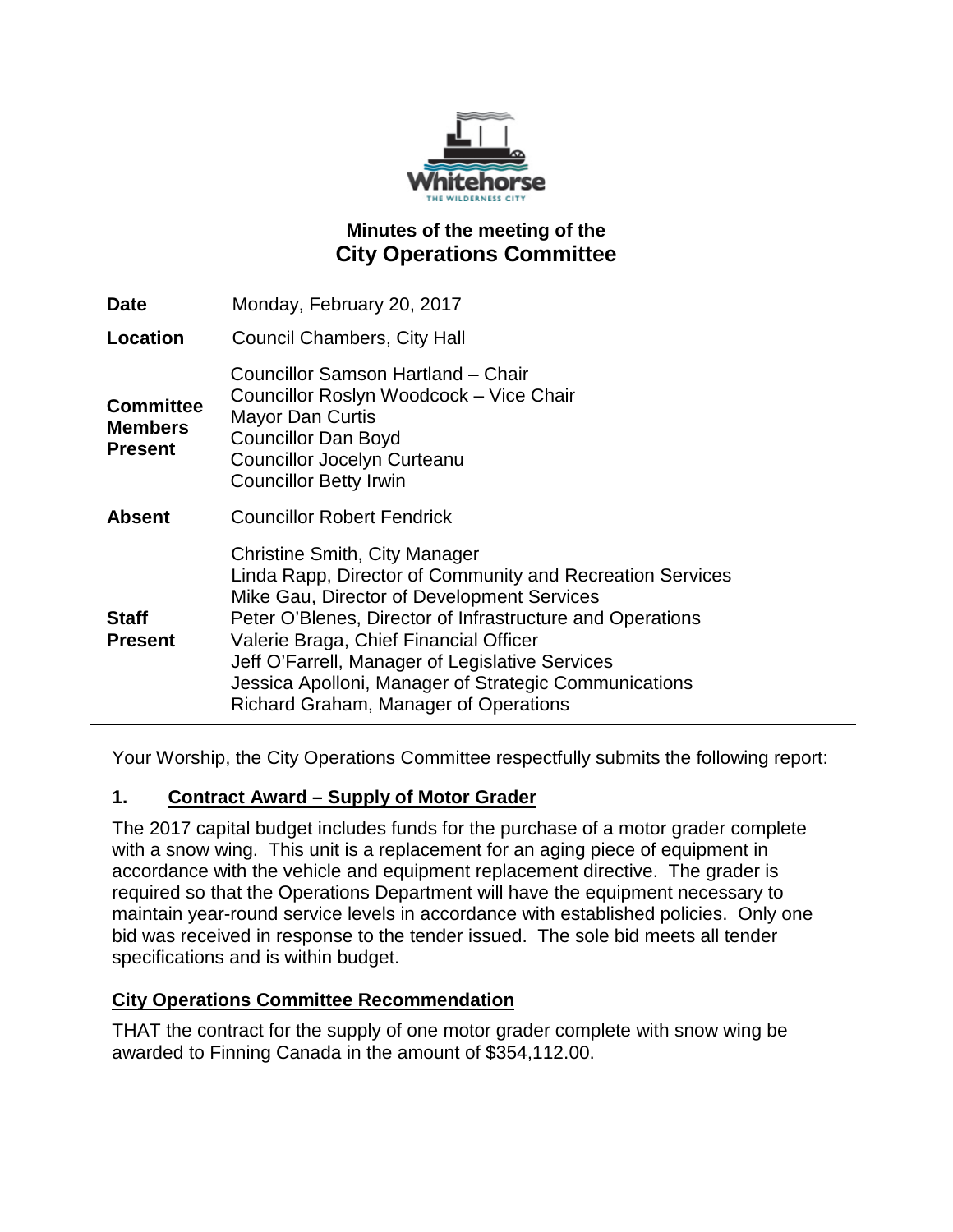#### **2. Contract Award – Supply of Transit Buses**

The approved 2017 capital budget includes funds for two transit buses funded by Federal/Territorial funds. These buses are replacements for aging units of the transit fleet. Two buses were purchased from Nova Bus and delivered to the City in December of 2016. The City requested a quotation from Nova for two additional buses based on the same specifications as these units. The quotation received from Nova Bus is less than 1% higher than the 2016 purchase price.

The City's entire conventional transit fleet consists of 13 units all purchased from Nova Bus. When these replacement units are delivered in 2018, the fleet will range in age from 18 months to 13 years old. Proceeding with waiving the bidding process in favour of Nova Bus and awarding the contract for these two replacement buses would maintain a standardized conventional transit fleet and ensure safe and accessible transit access for the public. This purchase would also serve to maintain standardization of the training, troubleshooting, parts and maintenance routines for fleet maintenance. This award would also ensure delivery of the new units as early as possible.

#### **City Operations Committee Recommendation**

THAT the bidding process for the purchase of transit buses be waived in favour of Nova Bus, a division of Volvo Canada Inc.; and

THAT the contract for the supply of two 40' low-floor transit buses be awarded to Nova Bus in the amount of \$1,041,684.00.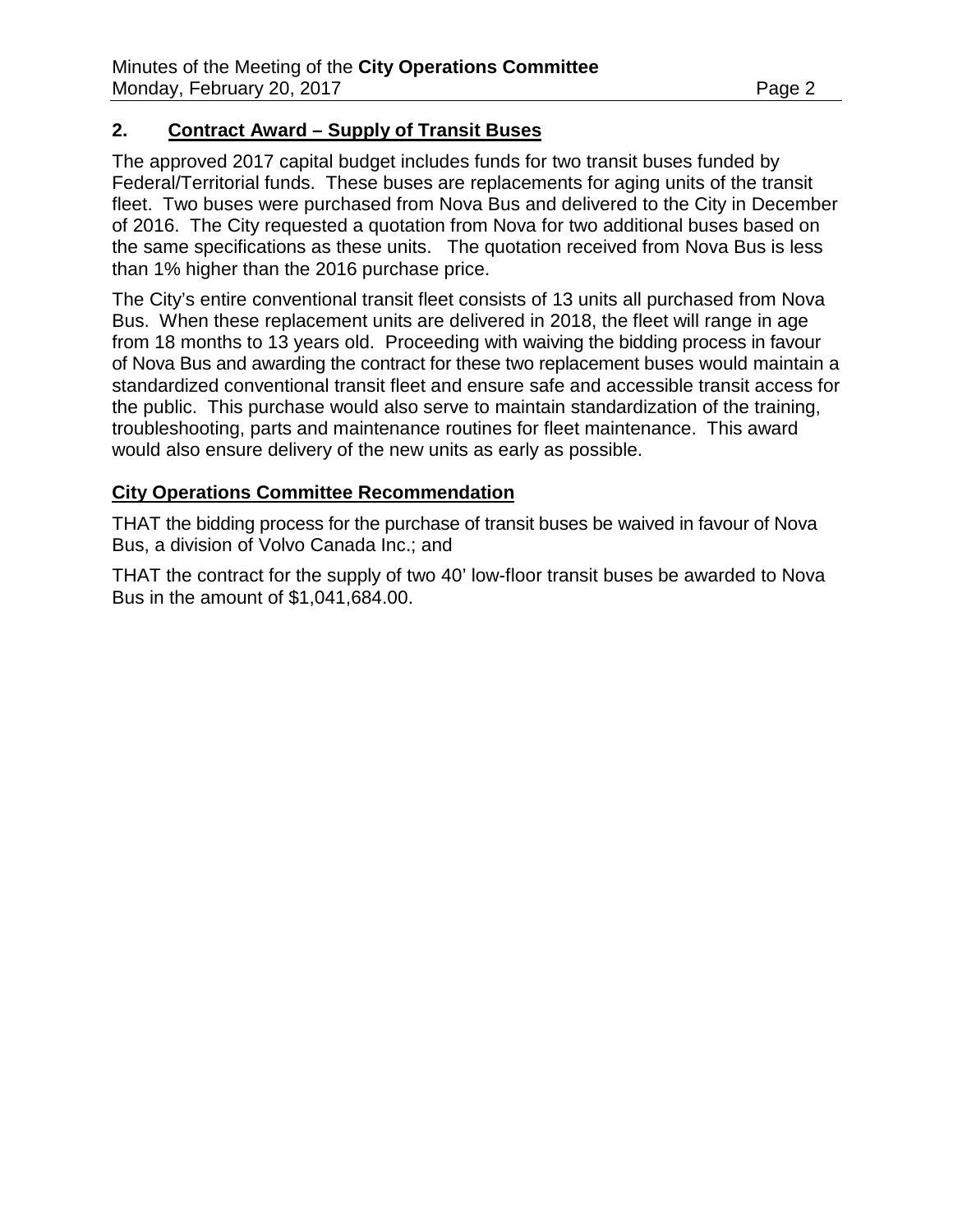

## **Minutes of the meeting of the Community Services Committee**

| <b>Date</b>                                          | Monday, February 20, 2017                                                                                                                                                                                                                                                                                                                                   |
|------------------------------------------------------|-------------------------------------------------------------------------------------------------------------------------------------------------------------------------------------------------------------------------------------------------------------------------------------------------------------------------------------------------------------|
| Location                                             | <b>Council Chambers, City Hall</b>                                                                                                                                                                                                                                                                                                                          |
| <b>Committee</b><br><b>Members</b><br><b>Present</b> | Councillor Samson Hartland - Chair<br><b>Mayor Dan Curtis</b><br><b>Councillor Dan Boyd</b><br><b>Councillor Jocelyn Curteanu</b><br><b>Councillor Betty Irwin</b><br><b>Councillor Roslyn Woodcock</b>                                                                                                                                                     |
| <b>Absent</b>                                        | <b>Councillor Robert Fendrick</b>                                                                                                                                                                                                                                                                                                                           |
| <b>Staff</b><br><b>Present</b>                       | Christine Smith, City Manager<br>Linda Rapp, Director of Community and Recreation Services<br>Mike Gau, Director of Development Services<br>Peter O'Blenes, Director of Infrastructure and Operations<br>Valerie Braga, Chief Financial Officer<br>Jeff O'Farrell, Manager of Legislative Services<br>Jessica Apolloni, Manager of Strategic Communications |

Your Worship, the Community Services Committee respectfully submits the following report:

#### **1. Budget Amendment – Canada Day 150 Project**

2017 marks the 150<sup>th</sup> anniversary of Confederation and the City plans to host a major event on Canada Day specifically designed to celebrate Canada 150. The event will bring Canadians together through active participation and will celebrate our diversity in inclusive ways. The City applied for a grant to expand the usual Canada Day celebrations to a signature event at Shipyards Park and along the Riverfront Trail. The event will feature local and Canadian talent and public activities. Additional funding will be sought through local sponsors. If additional sponsorship is not received the project budget will be revised to reflect only the grant from the Canada 150 fund.

## **Community Services Committee Recommendation**

THAT the 2017 to 2020 capital budget be amended by adding the Canada Day 150 Project in the amount of \$235,100.00, funded by a \$175,000.00 grant from the Department of Canadian Heritage and local sponsorship.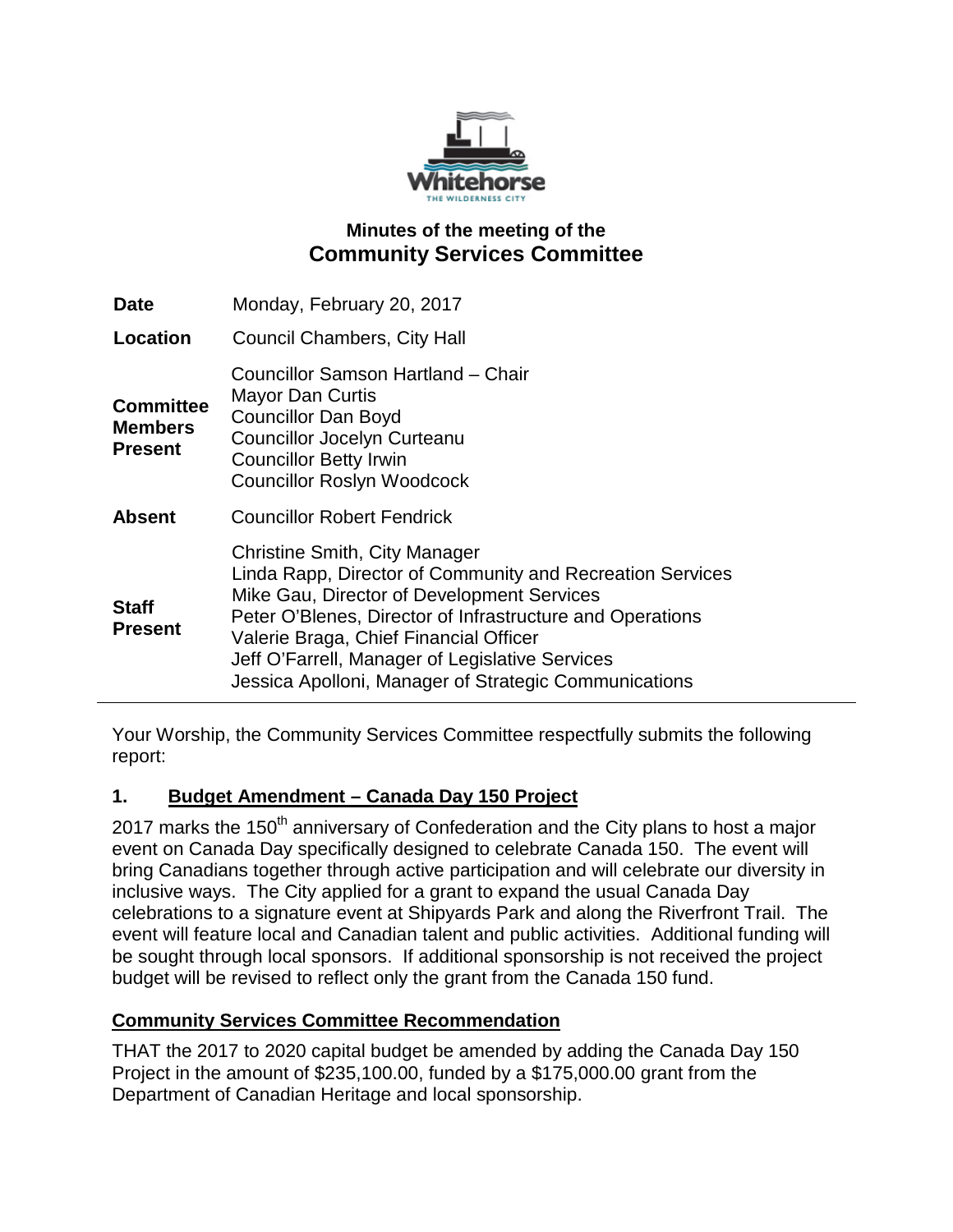# **2. CCMARD Advisory Committee – Action Plan 2017** – *For Information Only*

Each year the City's Advisory Committees are asked to prepare an action plan to guide their work. The Canadian Coalition of Municipalities Against Racism and Discrimination Advisory Committee has developed an action plan for 2017 that reflects the committee's terms of reference, with the top three priorities being:

- 1. Monitoring the City's progress on the Truth and Reconciliation Commission Calls to Action for municipalities;
- 2. Ensuring that other agencies, community groups and the Government of Yukon are aware of the role of CCMARD in the City; and
- 3. Contacting different cultural and religious groups to see if they have any issues or concerns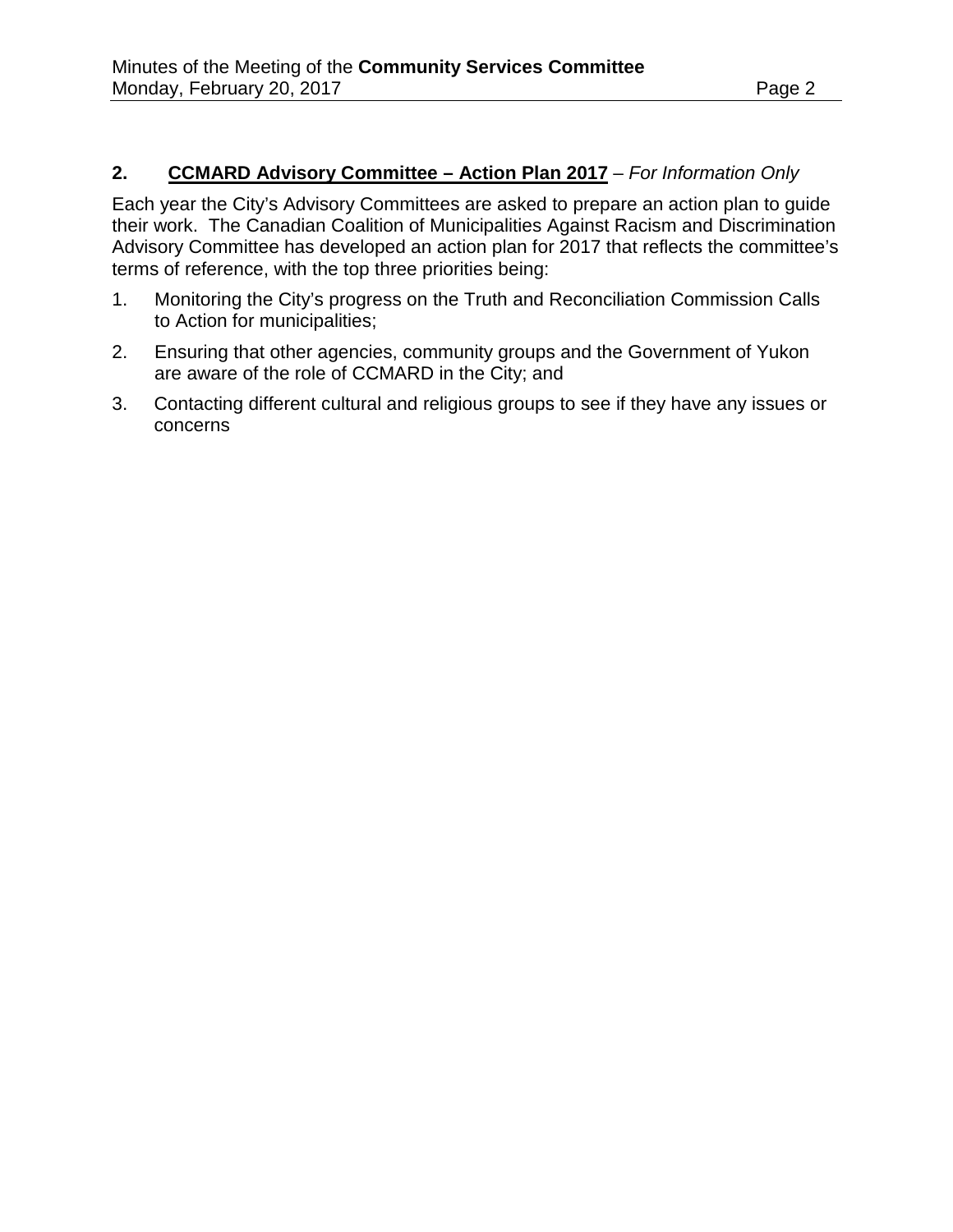

## **Minutes of the meeting of the Public Health and Safety Committee**

| <b>Date</b>                                          | Monday, February 20, 2017                                                                                                                                                                                                                                                                                                                                                                             |
|------------------------------------------------------|-------------------------------------------------------------------------------------------------------------------------------------------------------------------------------------------------------------------------------------------------------------------------------------------------------------------------------------------------------------------------------------------------------|
| Location                                             | <b>Council Chambers, City Hall</b>                                                                                                                                                                                                                                                                                                                                                                    |
| <b>Committee</b><br><b>Members</b><br><b>Present</b> | Councillor Dan Boyd - Chair<br>Councillor Jocelyn Curteanu - Vice Chair<br><b>Mayor Dan Curtis</b><br><b>Councillor Samson Hartland</b><br><b>Councillor Betty Irwin</b><br><b>Councillor Roslyn Woodcock</b>                                                                                                                                                                                         |
| <b>Absent</b>                                        | <b>Councillor Robert Fendrick</b>                                                                                                                                                                                                                                                                                                                                                                     |
| <b>Staff</b><br><b>Present</b>                       | Christine Smith, City Manager<br>Linda Rapp, Director of Community and Recreation Services<br>Mike Gau, Director of Development Services<br>Peter O'Blenes, Director of Infrastructure and Operations<br>Valerie Braga, Chief Financial Officer<br>Jeff O'Farrell, Manager of Legislative Services<br>Jessica Apolloni, Manager of Strategic Communications<br>Dave Pruden, Manager of Bylaw Services |

Your Worship, the Public Health and Safety Committee respectfully submits the following report:

#### **1. Second Avenue Safety Issues** – For Information Only

The matter of safety on Second Avenue was raised. Drivers and pedestrians were both respectfully reminded of the importance of traffic safety on this busy road.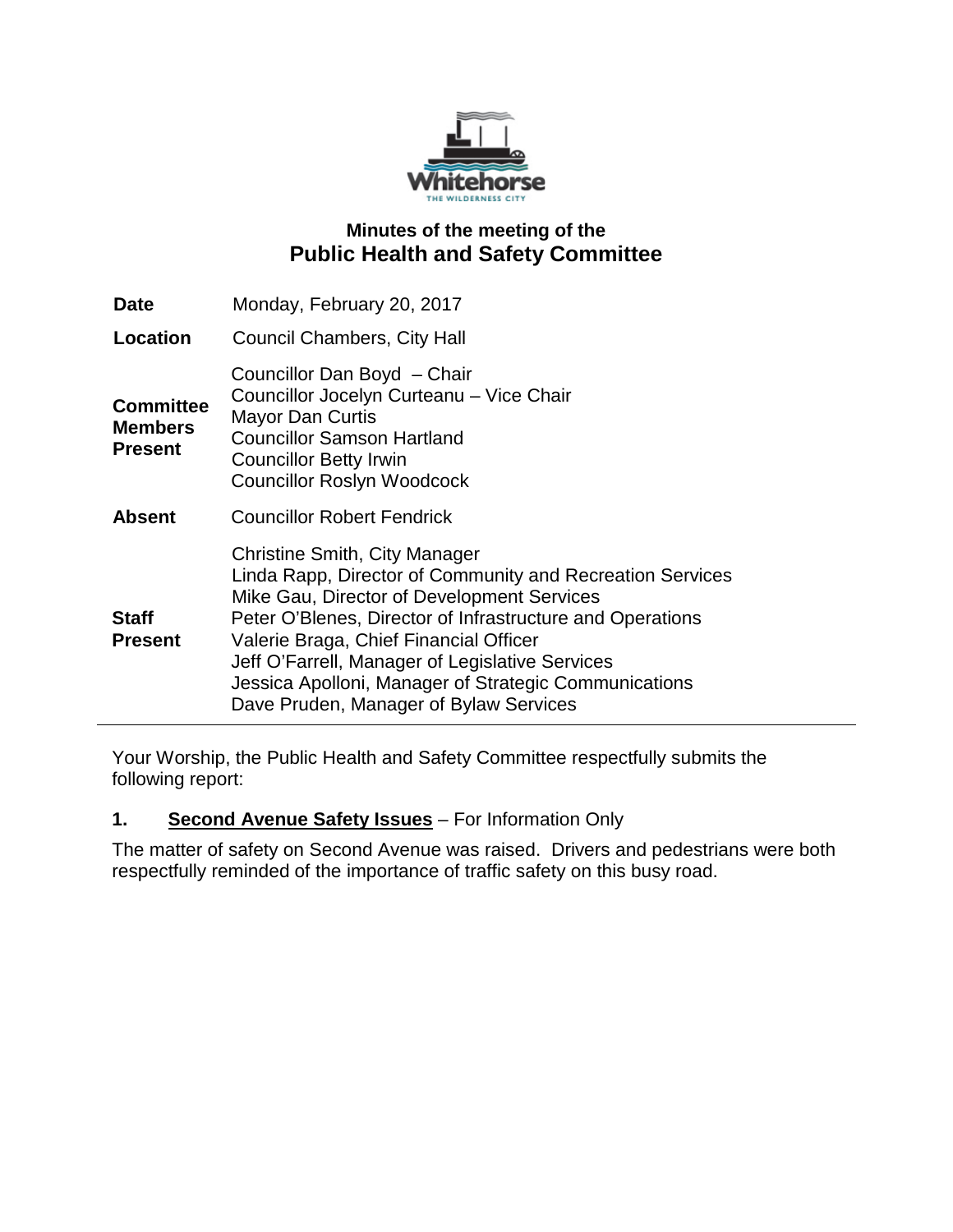

# **Minutes of the meeting of the Development Services Committee**

| <b>Date</b>                                          | Monday, February 20, 2017                                                                                                                                                                                                                                                                                                                                          |
|------------------------------------------------------|--------------------------------------------------------------------------------------------------------------------------------------------------------------------------------------------------------------------------------------------------------------------------------------------------------------------------------------------------------------------|
| Location                                             | <b>Council Chambers, City Hall</b>                                                                                                                                                                                                                                                                                                                                 |
| <b>Committee</b><br><b>Members</b><br><b>Present</b> | Councillor Jocelyn Curteanu - Chair<br>Councillor Betty Irwin - Vice Chair<br><b>Mayor Dan Curtis</b><br><b>Councillor Dan Boyd</b><br><b>Councillor Samson Hartland</b><br><b>Councillor Roslyn Woodcock</b>                                                                                                                                                      |
| <b>Absent</b>                                        | <b>Councillor Robert Fendrick</b>                                                                                                                                                                                                                                                                                                                                  |
| <b>Staff</b><br><b>Present</b>                       | <b>Christine Smith, City Manager</b><br>Linda Rapp, Director of Community and Recreation Services<br>Mike Gau, Director of Development Services<br>Peter O'Blenes, Director of Infrastructure and Operations<br>Valerie Braga, Chief Financial Officer<br>Jeff O'Farrell, Manager of Legislative Services<br>Jessica Apolloni, Manager of Strategic Communications |

Your Worship, there is no report from the Development Services Committee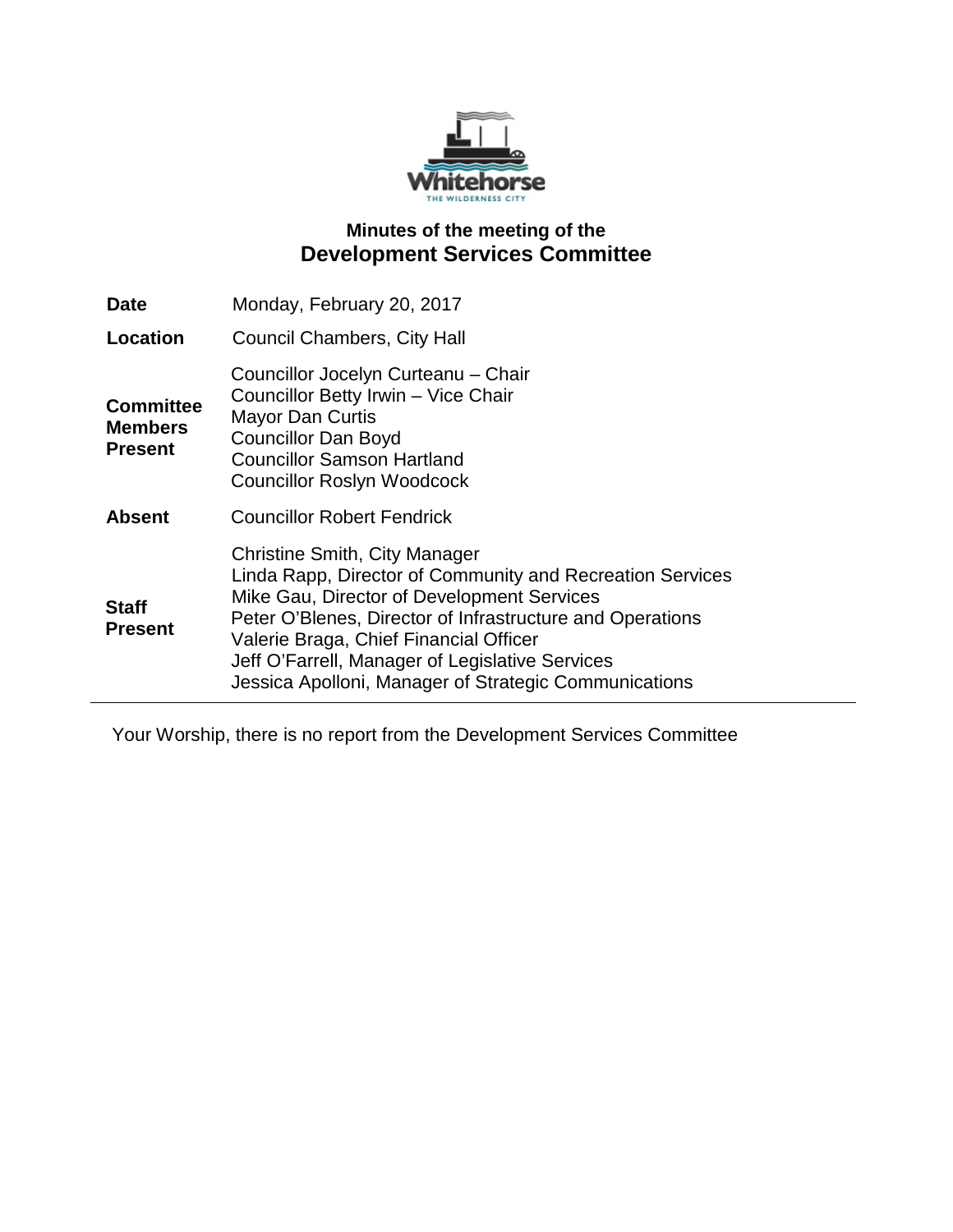

# **Minutes of the meeting of the Corporate Services Committee**

| <b>Date</b>                                          | Monday, February 20, 2017                                                                                                                                                                                                                                                                                                                                          |
|------------------------------------------------------|--------------------------------------------------------------------------------------------------------------------------------------------------------------------------------------------------------------------------------------------------------------------------------------------------------------------------------------------------------------------|
| Location                                             | <b>Council Chambers, City Hall</b>                                                                                                                                                                                                                                                                                                                                 |
| <b>Committee</b><br><b>Members</b><br><b>Present</b> | Councillor Roslyn Woodcock - Chair<br>Councillor Dan Boyd - Vice Chair<br><b>Mayor Dan Curtis</b><br>Councillor Jocelyn Curteanu<br><b>Councillor Samson Hartland</b><br><b>Councillor Betty Irwin</b>                                                                                                                                                             |
| <b>Absent</b>                                        | <b>Councillor Robert Fendrick</b>                                                                                                                                                                                                                                                                                                                                  |
| <b>Staff</b><br><b>Present</b>                       | <b>Christine Smith, City Manager</b><br>Linda Rapp, Director of Community and Recreation Services<br>Mike Gau, Director of Development Services<br>Peter O'Blenes, Director of Infrastructure and Operations<br>Valerie Braga, Chief Financial Officer<br>Jeff O'Farrell, Manager of Legislative Services<br>Jessica Apolloni, Manager of Strategic Communications |

Your Worship, there is no report from the Corporate Services Committee